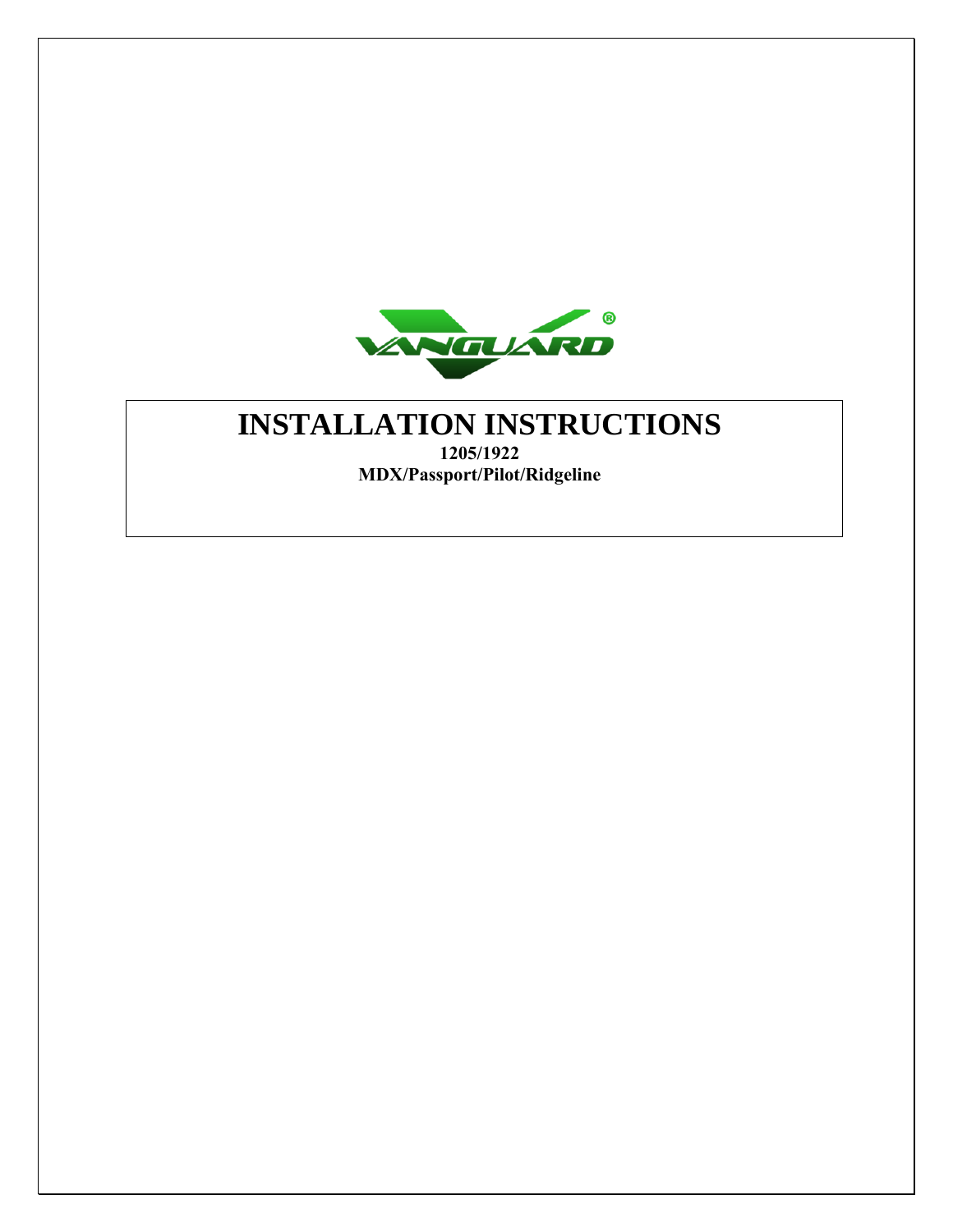#### **PARTS LIST:**

|                | Driver side running board                        | 12              | 8mm Lock Washer                 |
|----------------|--------------------------------------------------|-----------------|---------------------------------|
|                | Passenger side running board                     | 12              | 8mm x 24mm x 2mm Flat Washers   |
| $\overline{2}$ | Front Mounting Brackets (use for left or right)  | 12              | $6-1.0 \times 20$ mm T-Bolts    |
|                | Center Mounting Brackets (use for left or right) | 12 <sub>1</sub> | 6mm x 22mm OD x 2mm Flat Washer |
|                | Rear Mounting Brackets (use for left or right)   | 12              | 6mm Lock Washer                 |
| 12             | 8-1.25mm x 25mm Hex Bolt                         |                 | 6-1.0mm Hex Nuts                |



## **PROCEDURE:**

- **PROCEDURE: 1. REMOVE CONTENTS FROM BOX. VERIFY ALL PARTS ARE PRESENT. READ INSTRUCTIONS CAREFULLY BEFORE STARTING INSTALLATION.**
- **2.** Starting on the driver/left side front of the vehicle, locate the two factory 8mm threaded holes located in the bottom of the floor panel, **(Figure 1)**. **NOTE**: Brackets install in the factory running board mounting locations. Threaded holes may be covered with insulation. Clean mounting locations as required for proper Bracket installation.
- **3.** Select (1) Front Mounting Bracket, **(Figure 2)**. **NOTE**: Brackets will fit left or right side. Attach the Bracket to the two threaded holes with (2) 8mm x 25mm Hex Bolts, (2) 8mm Lock Washers and (2) 8mm Flat Washers, **(Figure 3)**. Do not tighten hardware at this time.
- **4.** Move to the center of the vehicle. Locate the two threaded holes in the bottom of the floor panel and body support panel, **(Figure 4)**. Repeat **Steps 2 & 3** to attach (1) Center Bracket, **(Figures 5 & 6)**.
- **5.** Next, move to the driver/left rear of the vehicle. Locate the holes in the bottom and inner side of the floor panel, **(Figure 7)**. Repeat **Steps 2 & 3** to install (1) Rear Bracket, **(Figures 8 & 9)**.
- **6.** Select the driver/left side Running Board. Locate the openings cut at the end of the slots on the bottom of the Running Board, **(Figure 10)**. Insert (3) 6mm T-Bolts into each channel through the openings. Slide the T-Bolts into the approximate position in line with the (3) Brackets on the vehicle.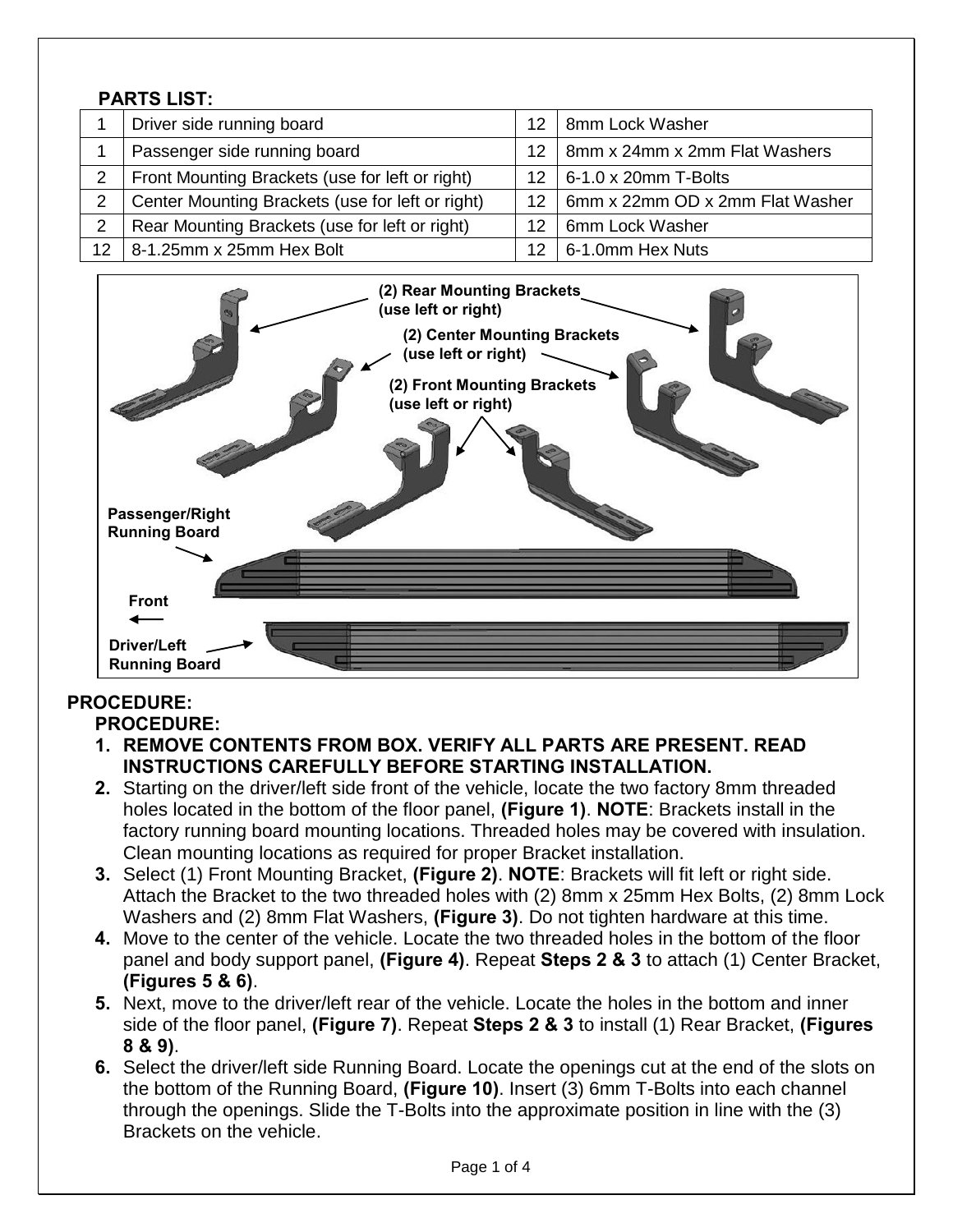- **7.** Carefully position the Driver/Left Running Board onto the (3) Mounting Brackets. Slide the T-Bolts into position and through the slots in the Brackets. Attach the Board to the Brackets with (6) 6mm Flat Washers, (6) 6mm Lock washers and (6) 6mm Hex Nuts, **(Figure 11)**. **NOTE**: Temporarily loosen Brackets if necessary to fit Running Board between Brackets and vehicle. Do not tighten hardware at this time.
- **8.** Level and adjust the Running Board and tighten all hardware.
- **9.** Repeat **Steps 2—8** for the passenger/right Running Board installation.
- **10.**Do periodic inspections to the installation to make sure that all hardware is secure and tight.

**To protect your investment**, wax this product after installing. Regular waxing is recommended to add a protective layer over the finish. Do not use any type of polish or wax that may contain abrasives that could damage the finish. **For stainless steel**: Aluminum polish may be used to polish small scratches and scuffs on the finish. Mild soap may be used also to clean the Running Board.



### **Driver Side Installation Pictured**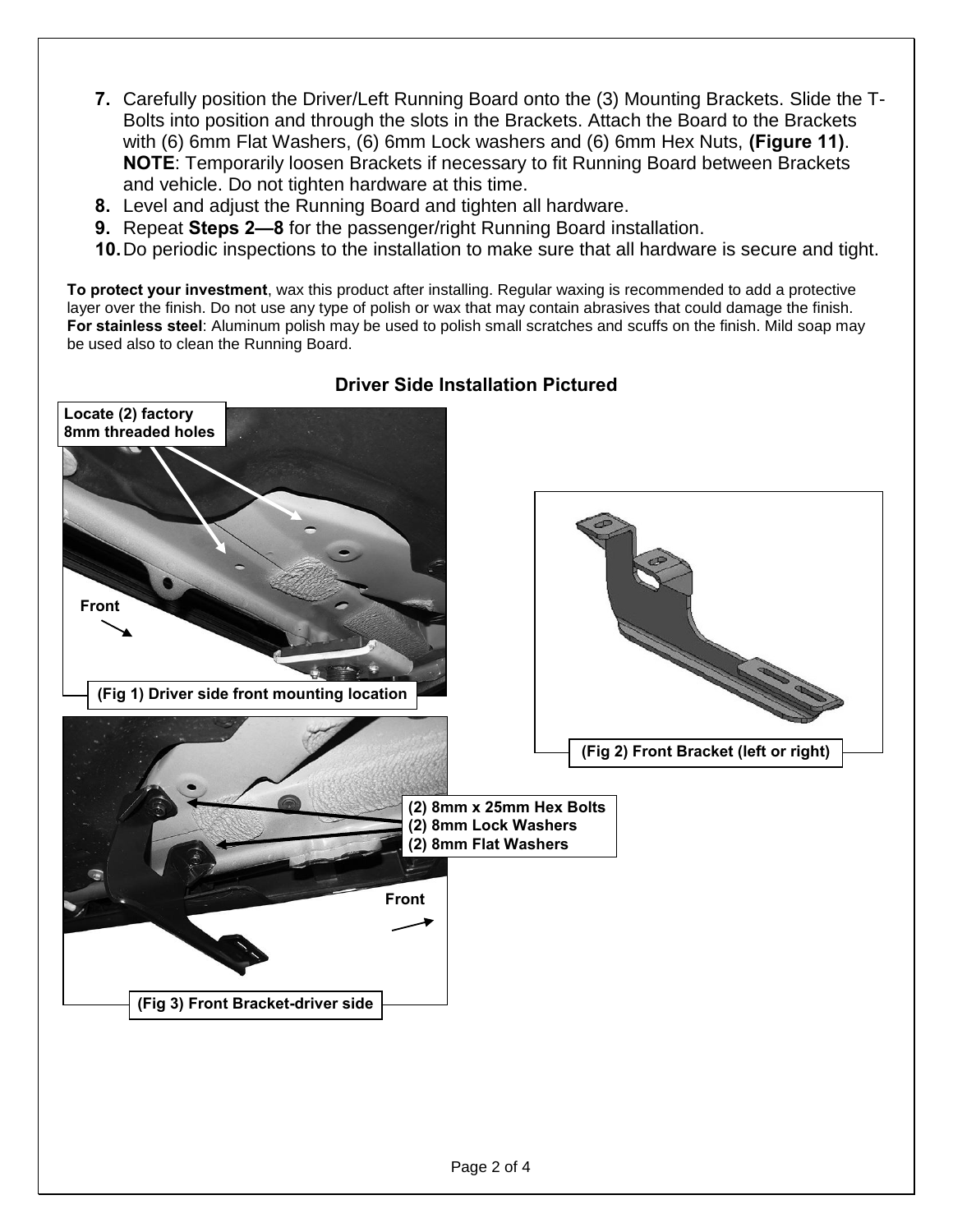